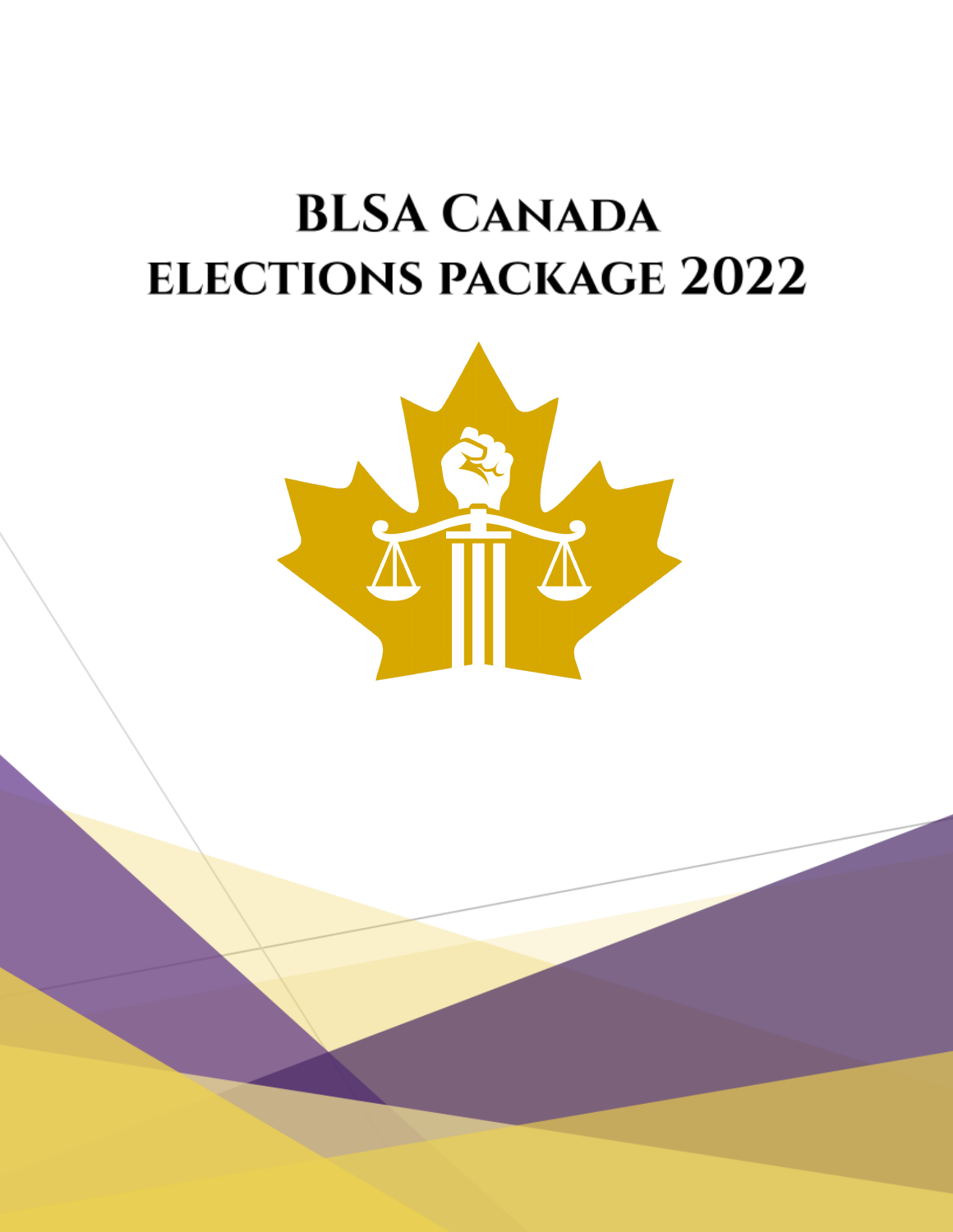# 2022 BOARD ELECTIONS

**BLACK LAW STUDENTS ASSOCIATION OF CANADA**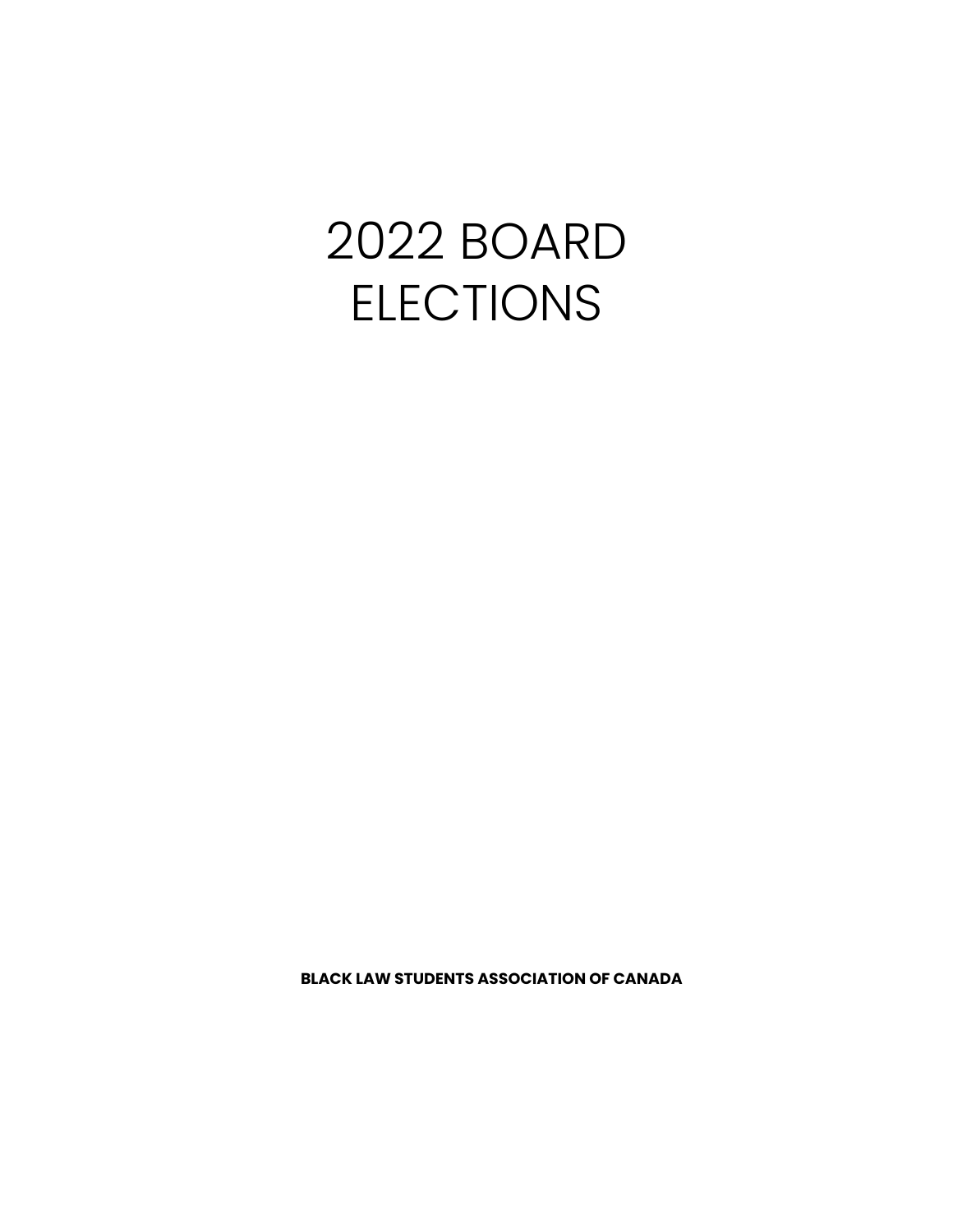# **2022 BOARD ELECTIONS**

# BLACK LAW STUDENTS' ASSOCIATION OF CANADA

# **I. Positions Available for Election 1**

Any member of a 2021-2022 active BLSA Canada chapter $^{\rm 2}$  or an individual identified as a member-at-large $^{\rm 3}$  may run for office. The following BLSA Canada positions are eligible for election:

- National Chair
- National President
- National Secretary
- National Treasurer
- National Director of Communications
- Francophone Director

# **II. Position Available for Appointment 4**

- Julius Alexander Isaac Moot Director
- National Conference Chair
- National Mentorship Representative
- National Chapter Representative
- National Director of Advocacy
- Francophone Representative

# **III. Candidate Qualifications**

There are two ways to be certified as a candidate as a Director on the BLSA Canada Executive Board:

- 1. Pre-Certification; or
- 2. As a nomination from the floor.

 $1$  One of the Directors must be fully bilingual.

 $^2$  An active chapter is a chapter that is recognized by the National BLSA Canada. To be considered a member of a chapter, your name must be

included in the chapter's membership roster. You must be a student in Good Standing, enrolled in an accredited Canadian law school.

 $33$  A member-at-large is:

<sup>(</sup>a) an individual who has no chapter affiliation, but is currently a member within the BLSA Canada Membership database. You must be a student in Good Standing, enrolled in an accredited Canadian law school.

<sup>(</sup>b) a Student-at-Law in a Canadian provincial jurisdiction that has graduated from an accredited Canadian law school and, while enrolled, was a Member of BLSA Canada who was a student in Good Standing.

 $4$  All persons interested in being appointed to the role must complete a registration form by February 13, 2019. Once the new board has been elected, the 2018-2019 board will have two weeks to fill the outstanding appointed positions.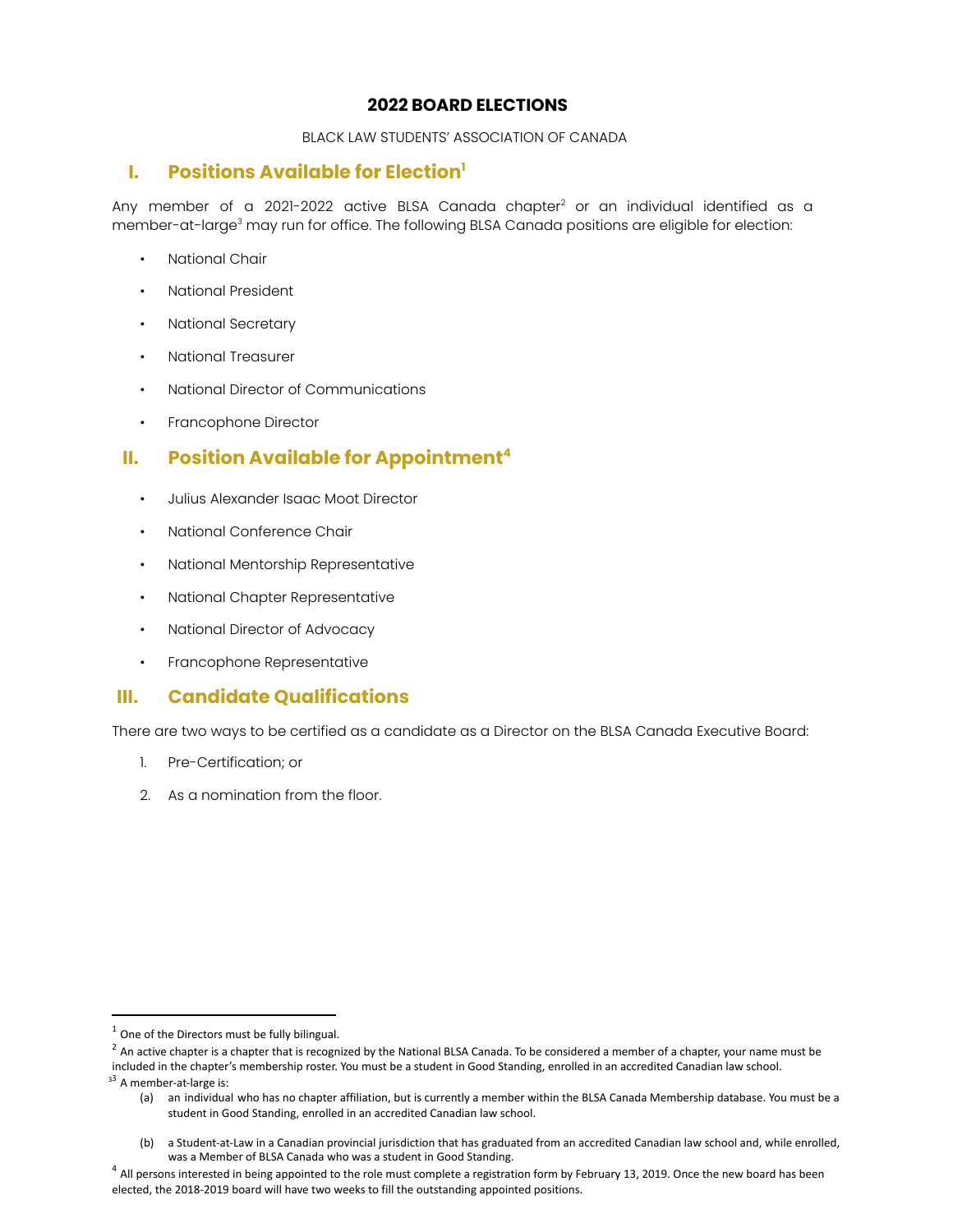# **A. Pre-certification Process**

#### **1. In General.**

a. Any active member who completes the documentation and requirements of the pre-certification phase and the final certification phase will qualify as a candidate for the BLSA Canada Executive Board.

#### **2. Pre-Certification Deadline.**

a. If a candidate wants an opportunity to cure any deficiencies, all materials must be submitted online as one PDF document no later than 11:59 PM EST on February 18, 2022 via e-mail to chair@blsacanada.com. After February 18, 2022 each candidate will have until February 20, 2022 to cure any deficiencies. No applications will be accepted beyond that deadline.

#### **3. Pre-Certification Submission Requirements.**

- a. There are 6 pre-certification submission requirements. Each member must declare his or her intent to run for a national position by submitting the documents below. Items 1-3 are included in the delegate's packet.
	- i. Candidate Statement.

One page Statement of Intent.

ii. Résumé.

One page résumé, including BLSA position(s) held at the local or national level

- iii. Completed Application
- iv. Signed statement of understanding.

Signed statement of understanding of financial obligation for office.

v. Signed Acknowledgement of the Required Duties.

Signed acknowledgement of the duties and obligations associated with the office sought. Interested parties may apply for only one position and must plan to enroll at his/her institution for the complete ensuing academic year or be a student-at-law.

vi. Signature from Local Chapter.

Form signed by the President of the local BLSA Canada chapter in which you are a member, certifying your good standing with the chapter. If you are the President of your local chapter, your form must be signed by the Vice-President. You may not sign the form for your own candidacy. If your school does not have a BLSA chapter, please indicate this on the application form.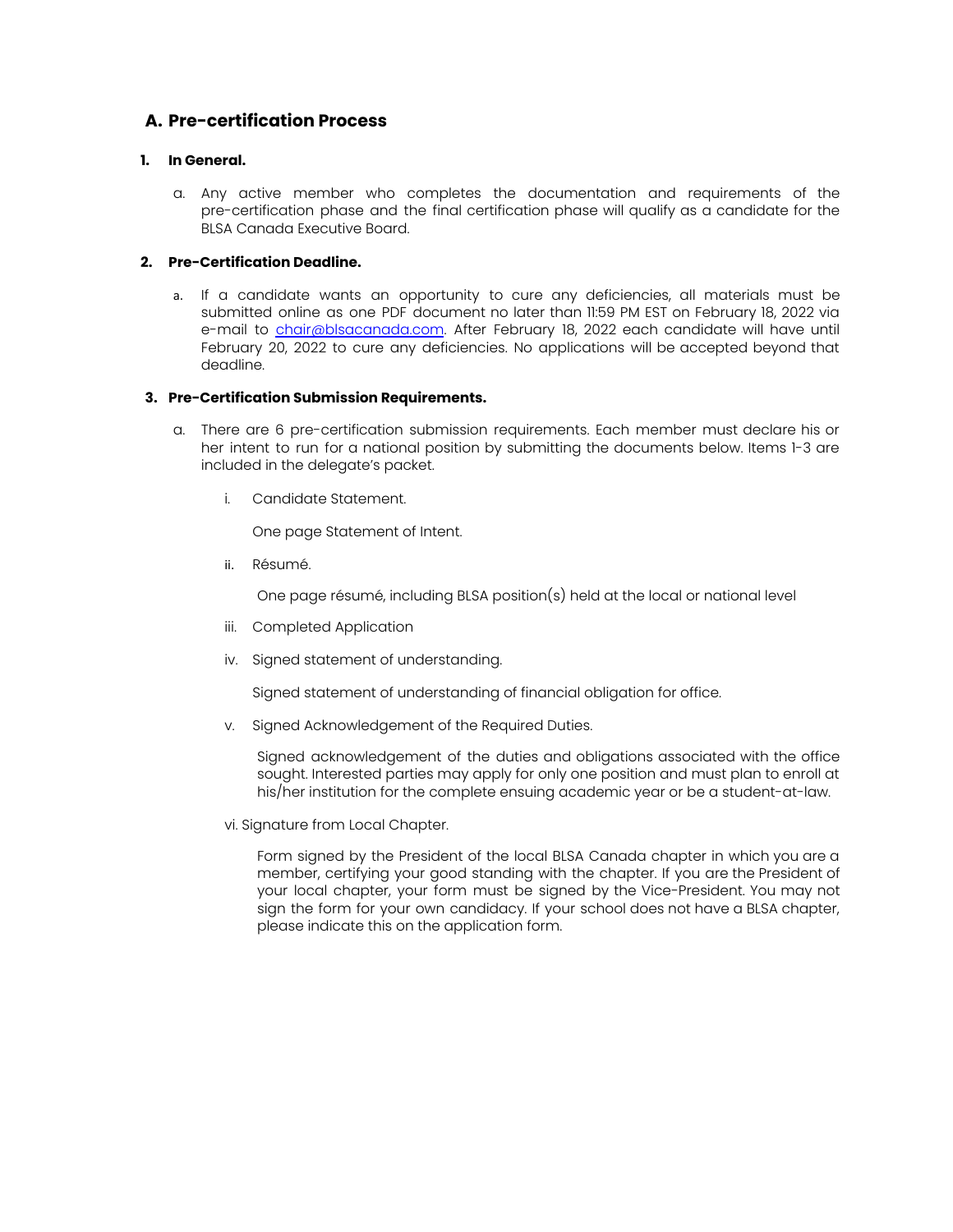# **B. Nomination From The Floor**

Members who do not submit the required materials as per the pre-certification process may still become a candidate via a nomination from the floor. The rules and procedures regarding floor nominations are as follows:

### **1. Who May be Nominated from the Floor.**

Members who do not submit the required materials by the deadline may still run for election. Nominations from the floor are subject to the following rules:

a. Any registered delegate or proxy with the proper authority may nominate an active member at the National Conference for a National Position, unless said position has two (2) or more pre-certified candidates already on the ballot.

b. This means that an elected National Position with one (1) or no pre-certified candidates is open for floor nominations.

#### **2. Time of Floor Nominations.**

Floor nominations will occur during the Annual General Meeting (AGM) held at 11:00 am PST on Saturday February 19, 2022.

#### **3. How to Make a Floor Nomination.**

To make the nomination, a Chapter's Delegate need only rise and state:

#### *"I nominate \_\_\_\_\_\_\_\_\_\_\_\_\_\_\_\_\_\_\_\_\_\_ for the position of \_\_\_\_\_\_\_\_\_\_\_\_\_\_\_\_\_\_."*

No second is required. Members are only permitted to nominate one person for each officer position. Each nominee must be present at the AGM to accept the nomination.

#### **4. Submission Requirements upon Accepting a Nomination from the Floor.**

If a candidate is nominated from the floor, the candidate must orally accept the nomination and give a speech as to why he or she will be suitable for the office.

#### **5. Submission Requirement Upon Election.**

All candidates who are nominated from the floor and elected must submit all pre-certification documents to chair@blsacanada.com no later than February 25, 2022.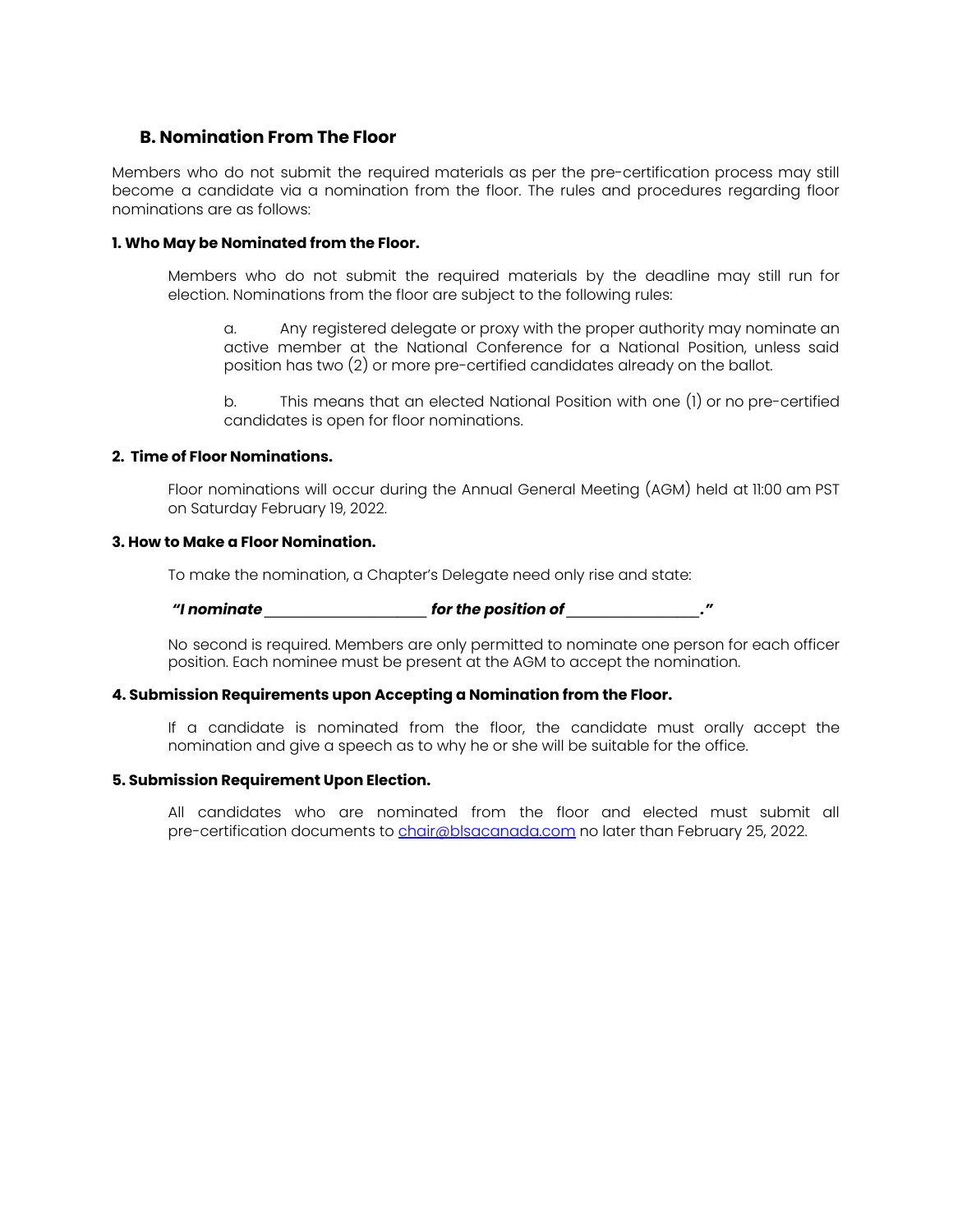# **C. Important Considerations**

# **1. Mandatory Transition Meeting.**

Any candidate who is elected to the National BLSA Canada Executive Board is required to attend the Transitional Meeting on Sunday February 20, 2022. This meeting is mandatory, so please make your travel arrangements accordingly.

# **2. Time Commitment and Financial Duties.**

- a. Serving on the BLSA Canada National Executive Board is a significant commitment which requires a substantial amount of travel and extracurricular work. Please factor this into your considerations when deciding whether to run for office.
- b. For most positions, BLSA Canada does not fund required travel; thus, it is important that you consider available financial resources before running for a position.

# **IV. SPEECHES AND QUESTIONS**

a. Candidate Speeches/Questions.

All candidates running for a national executive position are required to give a speech and stand for questions during the AGM.

b. Order of Speeches.

The order of Candidate Speeches and Questions and Answers (Q&A) will be determined prior to the AGM.

# **V. DELEGATE VOTING PROCEDURES**

a. Voting via Attendance.

Any active chapter with registered delegates in attendance at the 2022 conference and who are present at the AGM are entitled to participate in the election of the 2022-2023 BLSA Canada National Board.

All delegates will receive their chapter ballot at the end of the AGM.

# **VI. ANNOUNCEMENT OF THE 2022-2023 BLSA CANADA ELECTED OFFICIALS**

The names of elected officers will be announced during the 2022 BLSA Canada Gala.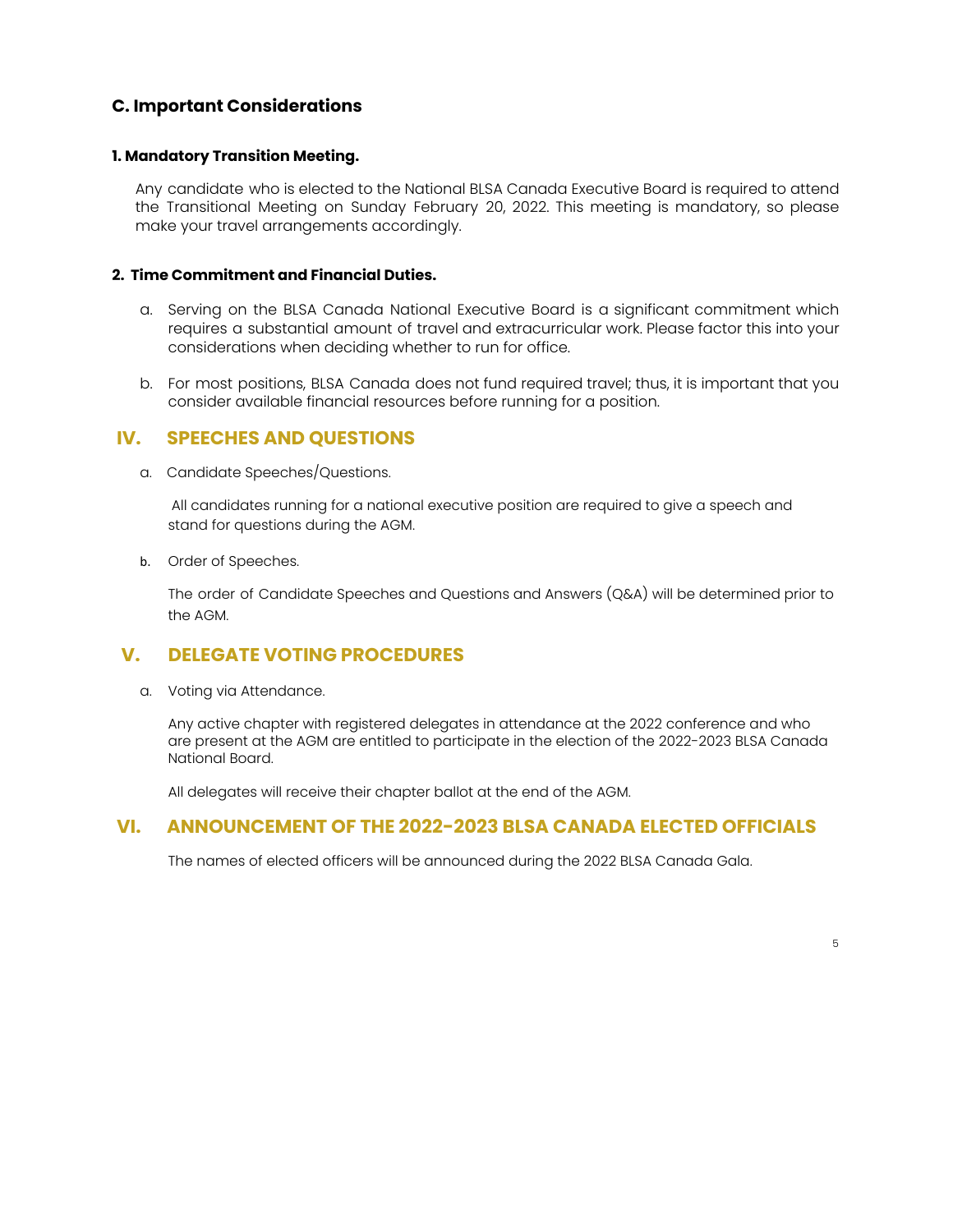# 2022 BLSA CANADA ELECTION APPLICATION



Please e-mail application to **chair@blsacanada.com** 

Name: School: School: School: School: School: School: School: School: School: School: School: School: School: School: School: School: School: School: School: School: School: School: School: School: School: School: School:

Phone: Year: Year:

Email:

.

Position applying for:

What other positions will you hold, apply, or run for election in any organization for 2022-2023?

Have you ever run for or held an office at the local or national level? If so, which position(s)?

What are your plans for the summer of 2022? Where will you be located?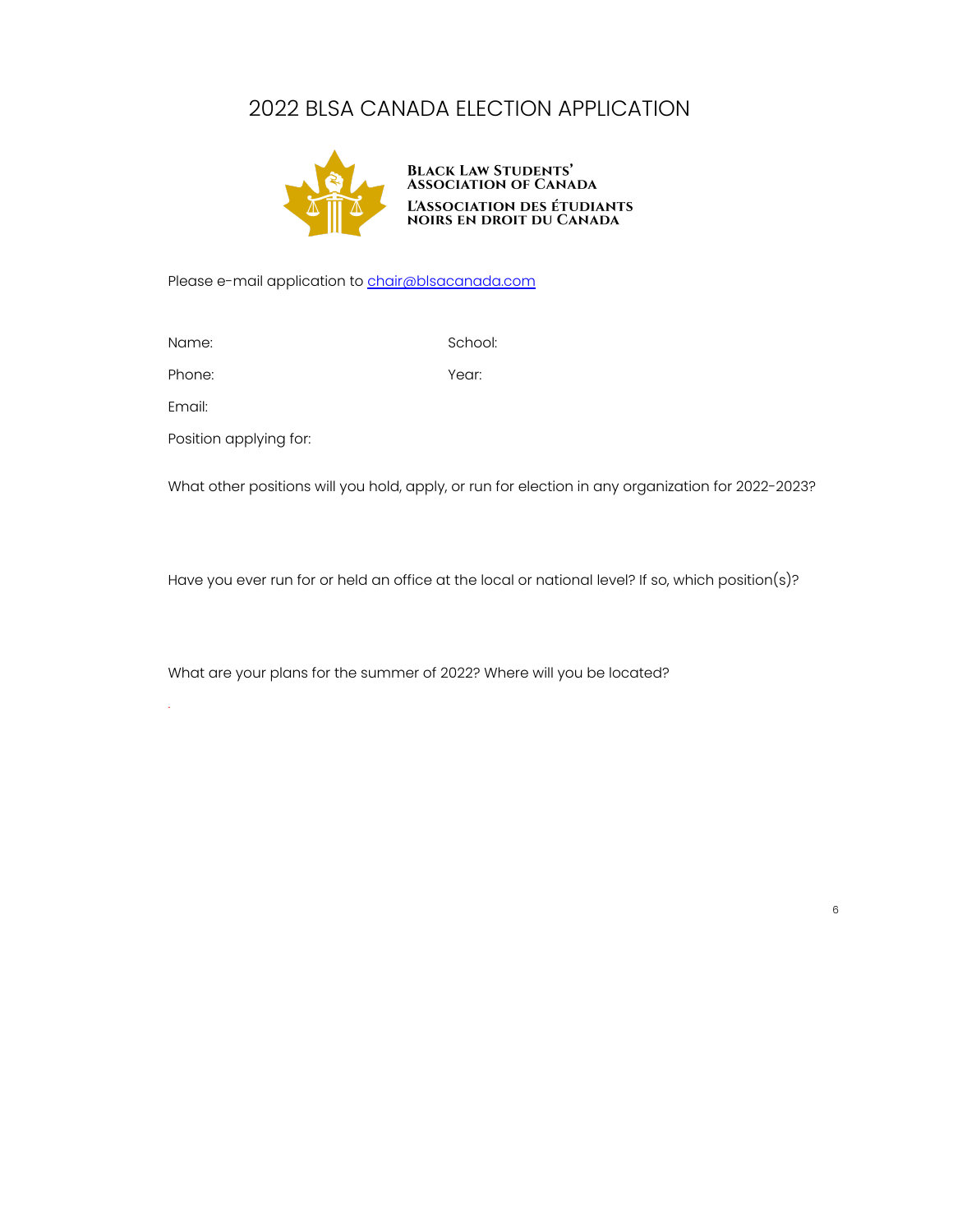# STATEMENT OF UNDERSTANDING OF FINANCIAL OBLIGATION

Serving on the Black Law Student Association Canada national executive may require travel. By signing this statement of understanding, you are certifying that you are aware that travel is an essential part of your position and that associated costs may not be completely covered. Estimated Cost is \$500+ for appointed officers and upwards of \$1000 for Directors.

 $\mathcal{L}_\text{max}$  , and the contribution of the contribution of the contribution of the contribution of the contribution of the contribution of the contribution of the contribution of the contribution of the contribution of t  $\mathcal{L}_\text{max}$  , and the contribution of the contribution of the contribution of the contribution of the contribution of the contribution of the contribution of the contribution of the contribution of the contribution of t  $\mathcal{L}_\text{max}$  , and the contribution of the contribution of the contribution of the contribution of the contribution of the contribution of the contribution of the contribution of the contribution of the contribution of t  $\mathcal{L}_\text{max}$  , and the contribution of the contribution of the contribution of the contribution of the contribution of the contribution of the contribution of the contribution of the contribution of the contribution of t  $\mathcal{L}_\text{max}$  , and the contribution of the contribution of the contribution of the contribution of the contribution of the contribution of the contribution of the contribution of the contribution of the contribution of t  $\mathcal{L}_\text{max}$  , and the contribution of the contribution of the contribution of the contribution of the contribution of the contribution of the contribution of the contribution of the contribution of the contribution of t  $\mathcal{L}_\text{max}$  , and the contribution of the contribution of the contribution of the contribution of the contribution of the contribution of the contribution of the contribution of the contribution of the contribution of t  $\mathcal{L}_\text{max}$  , and the contribution of the contribution of the contribution of the contribution of the contribution of the contribution of the contribution of the contribution of the contribution of the contribution of t  $\mathcal{L}_\text{max}$  , and the contribution of the contribution of the contribution of the contribution of the contribution of the contribution of the contribution of the contribution of the contribution of the contribution of t  $\mathcal{L}_\text{max}$  , and the contribution of the contribution of the contribution of the contribution of the contribution of the contribution of the contribution of the contribution of the contribution of the contribution of t  $\mathcal{L}_\text{max}$  , and the contribution of the contribution of the contribution of the contribution of the contribution of the contribution of the contribution of the contribution of the contribution of the contribution of t  $\mathcal{L}_\mathcal{L} = \mathcal{L}_\mathcal{L} = \mathcal{L}_\mathcal{L} = \mathcal{L}_\mathcal{L} = \mathcal{L}_\mathcal{L} = \mathcal{L}_\mathcal{L} = \mathcal{L}_\mathcal{L} = \mathcal{L}_\mathcal{L} = \mathcal{L}_\mathcal{L} = \mathcal{L}_\mathcal{L} = \mathcal{L}_\mathcal{L} = \mathcal{L}_\mathcal{L} = \mathcal{L}_\mathcal{L} = \mathcal{L}_\mathcal{L} = \mathcal{L}_\mathcal{L} = \mathcal{L}_\mathcal{L} = \mathcal{L}_\mathcal{L}$ 

Signature of the Candidate

Please use the space below to describe how you plan to fund your travel.

**\_\_\_\_\_\_\_\_\_\_\_\_\_\_\_\_\_\_\_\_\_\_\_\_\_\_\_\_\_\_\_\_\_\_\_\_\_\_\_\_\_**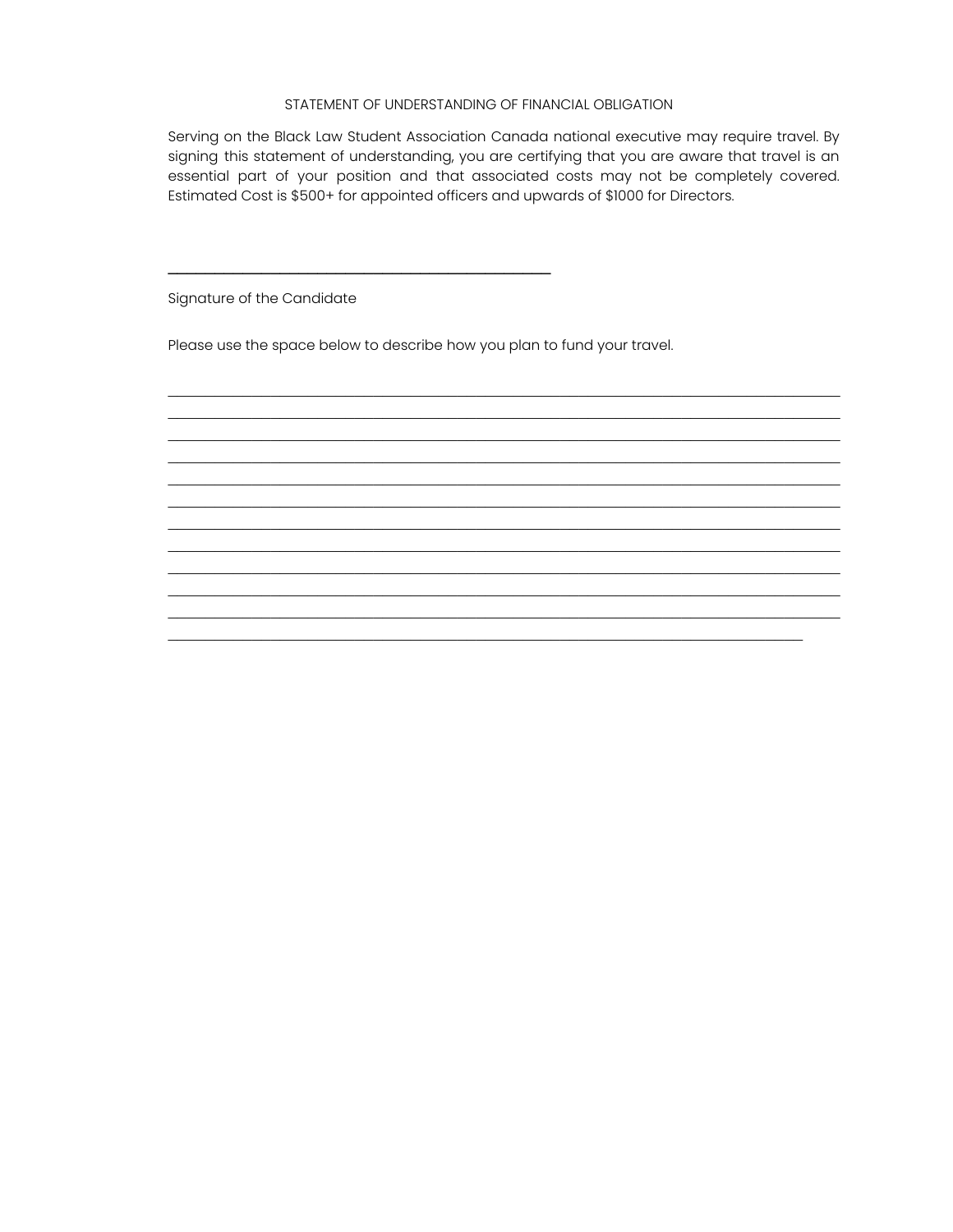# **CHAPTER ENDORSEMENT OF CANDIDATE FORM**

CANDIDATE NAME:

CHAPTER OFFICIAL: POSITION APPLYING FOR: EMAIL ADDRESS OR PHONE NO. FOR CHAPTER OFFICIAL: CHAPTER NAME:

CHAPTER CONTACT INFORMATION:

I, <*List Chapter Official Name and Position Here* >, an elected official of \_\_\_\_\_\_\_\_\_\_\_\_\_\_ BLSA chapter, hereby certify that entirely is a member in good standing of our chapter. I further acknowledge that I read the duties and obligations associated with the position for which **the contract of the seeks** National office and confidently endorse him/her for election to this position.

Typing your name below indicates that you, as a representative of your local chapter, have read the certification form and relevant portions of the BLSA Canada Constitution & Bylaws and based upon this understanding, have endorsed the above candidate for BLSA Canada office.

Signature (type name) Date

<\_\_\_\_\_\_\_\_\_\_\_\_\_\_\_\_\_\_\_\_\_\_\_\_\_\_\_\_\_\_\_> <\_\_\_\_\_\_\_\_\_\_\_\_\_\_\_\_\_\_\_\_\_\_>

\*If you choose not to endorse the candidate listed above, please do not sign the statement and attach a document stating your reasons.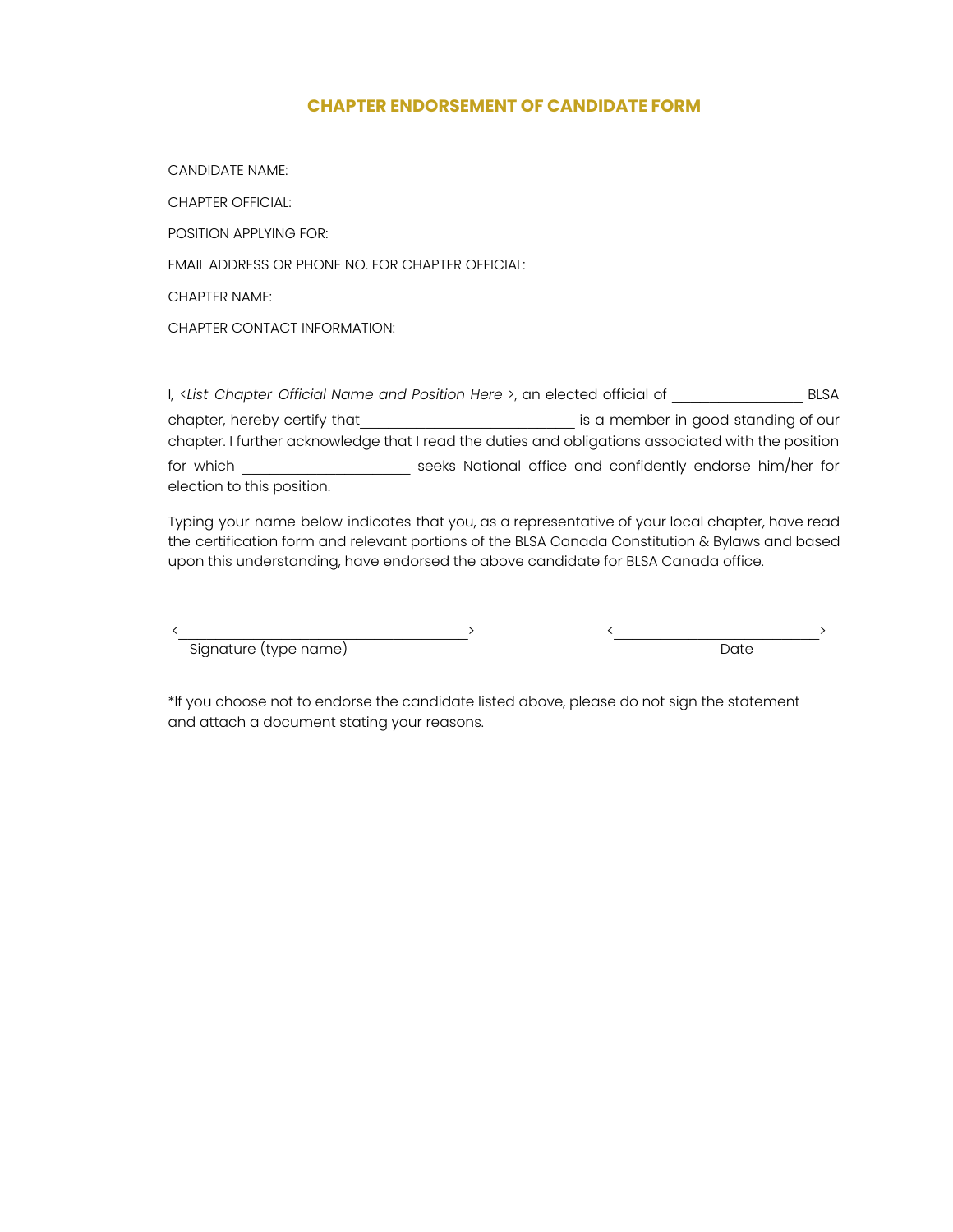# **NATIONAL PRESIDENT**

#### ACKNOWLEDGEMENT AND PLEDGE

NAME:

CLASSIFICATION (1L, 2L, etc.):

SCHOOL:

EMAIL ADDRESS:

I, < \_\_\_\_\_\_\_\_\_\_\_\_\_\_\_\_\_\_\_\_\_>, am applying for the position of National President. I understand that the duties of the National President include but are not limited to the following:

The President shall be the Chief Executive Officer of the Corporation and shall, subject to the direction of the Board supervise and control the operations of the Corporation. The President of the Board shall sign all documents requiring the signature of that office, be present at all official meetings and act as the representative of the Association at all official functions as required.

I, \_\_\_\_\_\_\_\_\_\_\_ hereby acknowledge that I have read and understand all the duties and obligations of the National President of BLSA Canada as stated in the National Bylaws.

I recognize as a National Board Member; I have a fiduciary duty to the Association. Please initial  $\leftarrow$   $\rightarrow$ .

I hereby pledge to serve the purposes as set forth in BLSA Canada Constitution. Please initial  $\leftarrow$  >.

I further pledge that if elected I will undertake any further preparation necessary to serve competently as a member of BLSA Canada's Board of Directors. Please initial <\_\_\_\_\_>.

Typing your name below indicates that you have read the acknowledgement and pledge and will abide by them to the best of your ability.

Signature (Simply type name) Date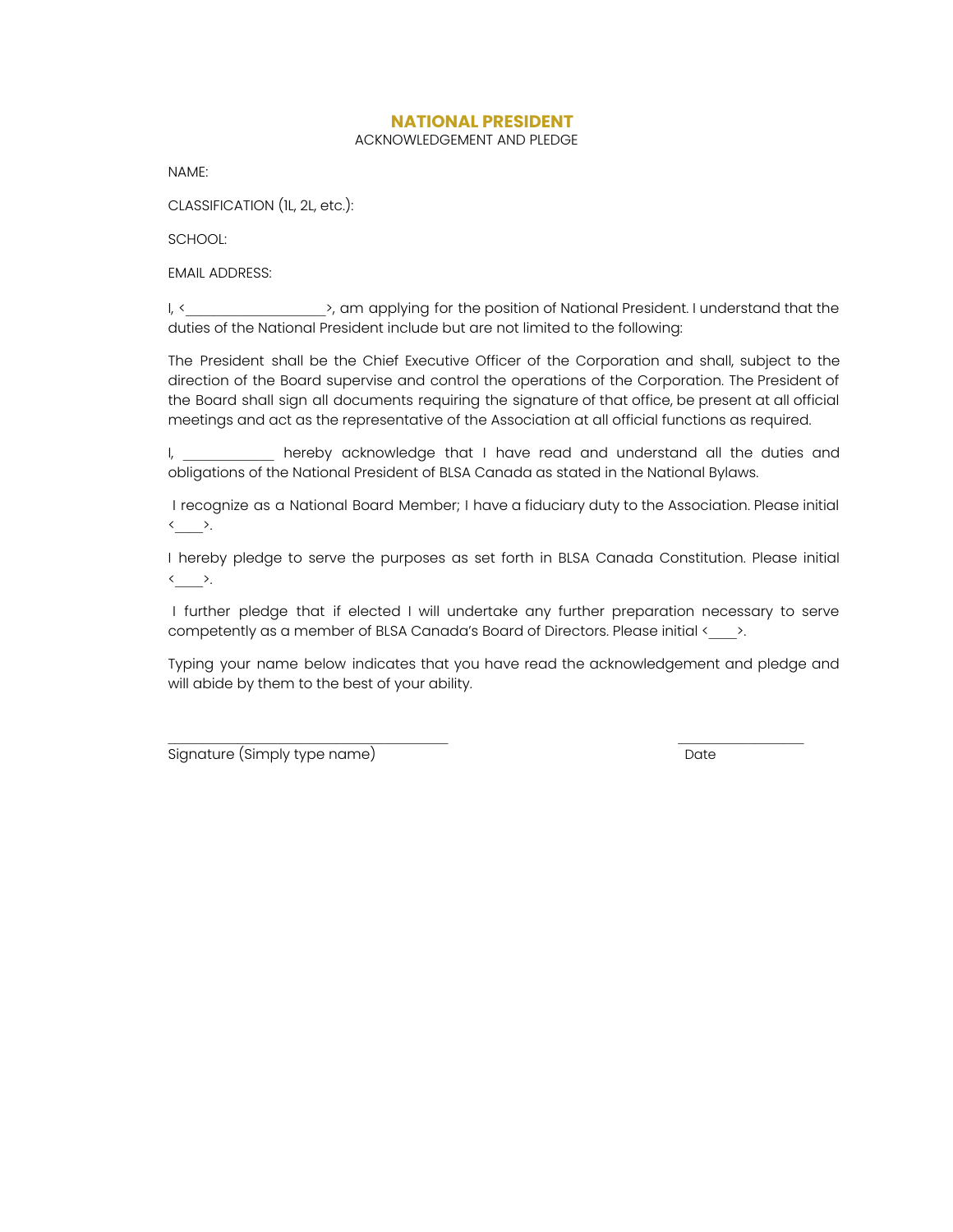#### **NATIONAL CHAIR**

#### ACKNOWLEDGEMENT AND PLEDGE

NAME:

CLASSIFICATION (1L, 2L, etc.):

SCHOOL:

EMAIL ADDRESS:

I, < \_\_\_\_\_\_\_\_\_\_\_\_\_\_\_\_\_\_\_>, am applying for the position of National Chair. I understand that the duties of the National Secretary include but are not limited to the following:

The Chair shall:

Per section 2 of BLSA Canada's Board Regulations, the Chair of the Board shall supervise and control the operations of the Corporation if there shall be no President in office. The Chair of the Board shall, when the president is present, preside at all meetings of the Board, Elections Committee and Members and have the other powers and duties prescribed by the Board or incident to the office.

The Chairperson's primary role is to ensure that the BLSA Executive functions cohesively and harmoniously. The Chair is not primarily charged with leading BLSA Canada in the right direction – this is the President's role – but the Chair is responsible for ensuring that all executive members work well together. The Chair should attentively frame discussion and debate to achieve broad consensus amongst executives, and ensure executives treat one another with respect and professionalism always.

I, \_\_\_\_\_\_\_\_\_\_\_\_\_ hereby acknowledge that I have read and understand the duties and obligations of the National Secretary of BLSA Canada as stated in the National Bylaws.

I recognize as a National Board Member; I have a fiduciary duty to the Association. Please initial <\_\_\_\_>.

I hereby pledge to serve the purposes as set forth by the BLSA Canada Constitution. Please initial  $\leftarrow$   $\rightarrow$ .

I further pledge that if elected I will undertake any further preparation necessary to serve competently as a member of BLSA Canada's Board of Directors. Please initial <\_\_\_\_>.

Typing your name below indicates that you have read the acknowledgement and pledge and will abide by them to the best of your ability.

Signature (Simply type name) and the contract of the Date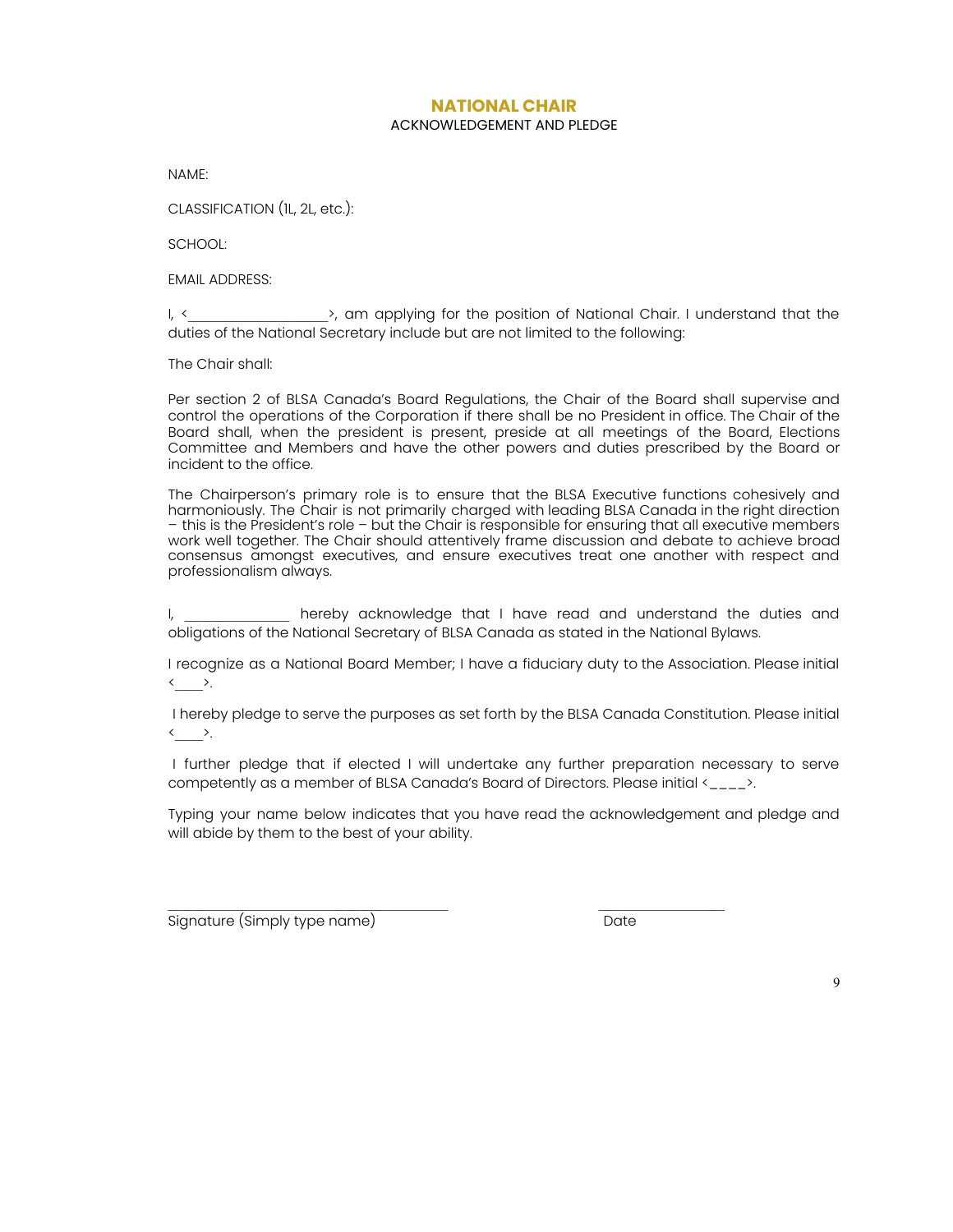### **NATIONAL SECRETARY**

#### ACKNOWLEDGEMENT AND PLEDGE

NAME:

CLASSIFICATION (1L, 2L, etc.):

SCHOOL:

EMAIL ADDRESS:

I, <\_\_\_\_\_\_\_\_\_\_\_\_\_\_\_\_\_\_\_\_\_\_\_>, am applying for the position of National Secretary. I understand that the duties of the National Secretary include but are not limited to the following:

The Secretary shall:

- (a) act as secretary of each meeting of the Corporation and the Board;
- (b) attend all meetings of the Corporation and the Board to record all facts and minutes of those proceedings in the books kept for that purpose;
- (c) give all notices required to be given to the Members and to the Directors;
- (d) be the custodian of the corporate seal of the Corporation and of all books, papers, records, correspondence and documents belonging to the Corporation; and
- (e) perform the other duties prescribed by the Board.

I, \_\_\_\_\_\_\_\_\_\_\_\_\_\_\_ hereby acknowledge that I have read and understand the duties and obligations of the National Secretary of BLSA Canada as stated in the National Bylaws.

I recognize as a National Board Member; I have a fiduciary duty to the Association. Please initial  $\leftarrow$   $\rightarrow$ .

I hereby pledge to serve the purposes as set forth by the BLSA Canada Constitution. Please initial  $\leftarrow$   $\rightarrow$ .

I further pledge that if elected I will undertake any further preparation necessary to serve competently as a member of BLSA Canada's Board of Directors. Please initial  $\langle$ \_\_\_\_ $\rangle$ .

Typing your name below indicates that you have read the acknowledgement and pledge and will abide by them to the best of your ability.

Signature (Simply type name) and the contract of the Date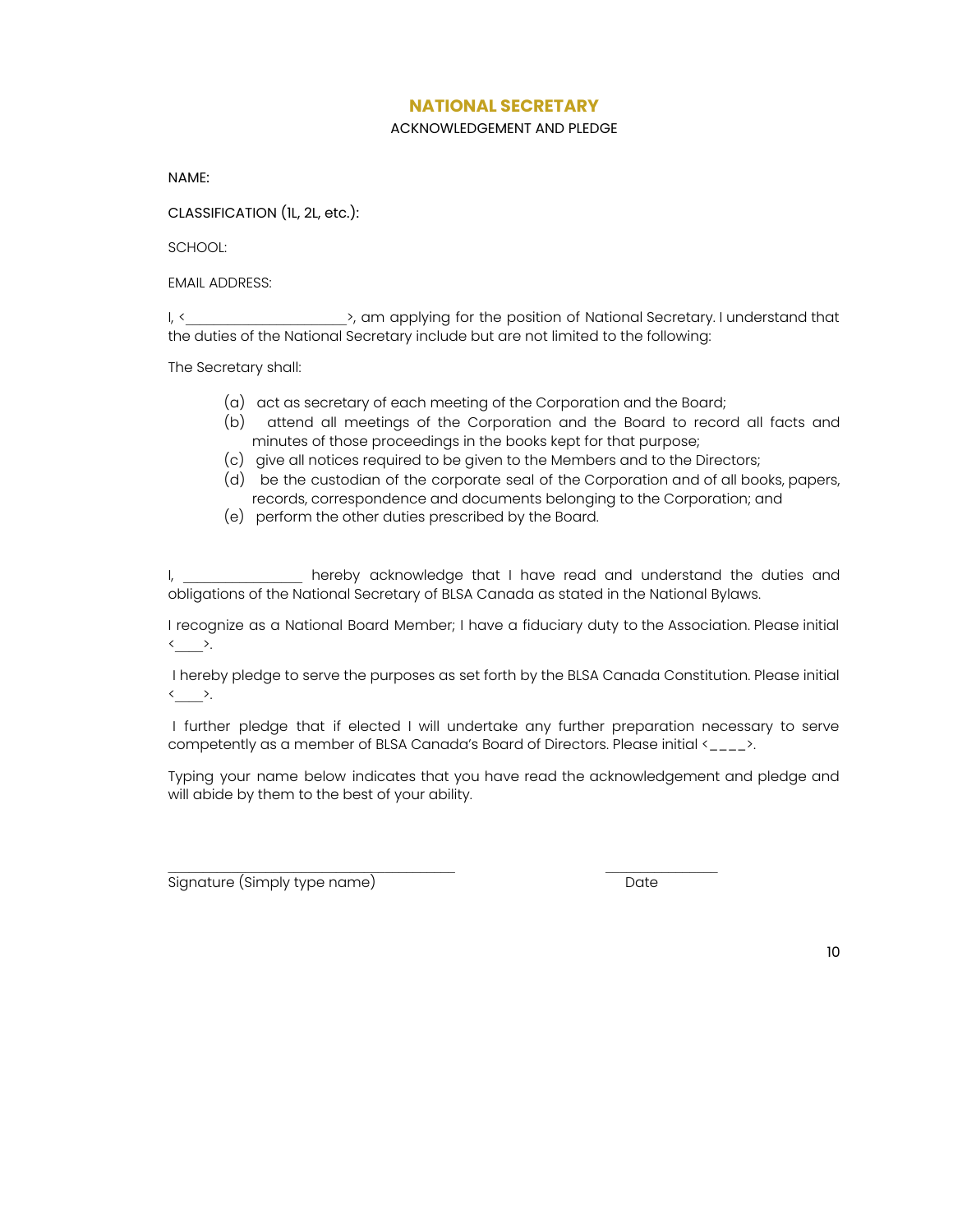## **NATIONAL TREASURER**

#### ACKNOWLEDGEMENT AND PLEDGE

NAME:

CLASSIFICATION (1L, 2L, etc.):

SCHOOL:

### EMAIL ADDRESS:

I, <\_\_\_\_\_\_\_\_\_\_\_\_\_\_\_\_\_\_\_\_\_\_\_\_>, am applying for the position of National Treasurer. I understand that the duties of the National Treasurer include but are not limited to the following:

The Treasurer shall:

- (a) keep or cause to be kept full and accurate accounts of all receipts and disbursements of the Corporation in proper books of account;
- (b) deposit all moneys or other valuable effects in the name and to the credit of the Corporation in the bank or banks from time to time designated by the Board;
- (c) disburse the funds of the Corporation under the direction of the Board;
- (d) render to the Board, whenever required, an account of all transactions as Treasurer and of the financial position of the Corporation;
- (e) co-operate with the Public Accountants of the Corporation during any audit of the accounts of the Corporation; and
- (f) perform the other duties prescribed by the Board.

I, \_\_\_\_\_\_\_\_\_\_\_\_ hereby acknowledge that I have read and understand the duties and obligations of the National Treasurer of BLSA Canada as stated in the National Bylaws.

I recognize as a National Board Member; I have a fiduciary duty to the Association. Please initial  $\leftarrow$   $\rightarrow$ .

I hereby pledge to serve the purposes as set forth in the BLSA Canada Constitution. Please initial  $\leftarrow$  >.

I further pledge that if elected I will undertake any further preparation necessary to serve competently as a member of BLSA Canada's Board of Directors. Please initial <  $\rightarrow$ .

Typing your name below indicates that you have read the acknowledgement and pledge and will abide by them to the best of your ability.

Signature (type name) and the state of the Date of the Date of the Date of the Date of the Date of the Date of the Date of the Date of the Date of the Date of the Date of the Date of the Date of the Date of the Date of the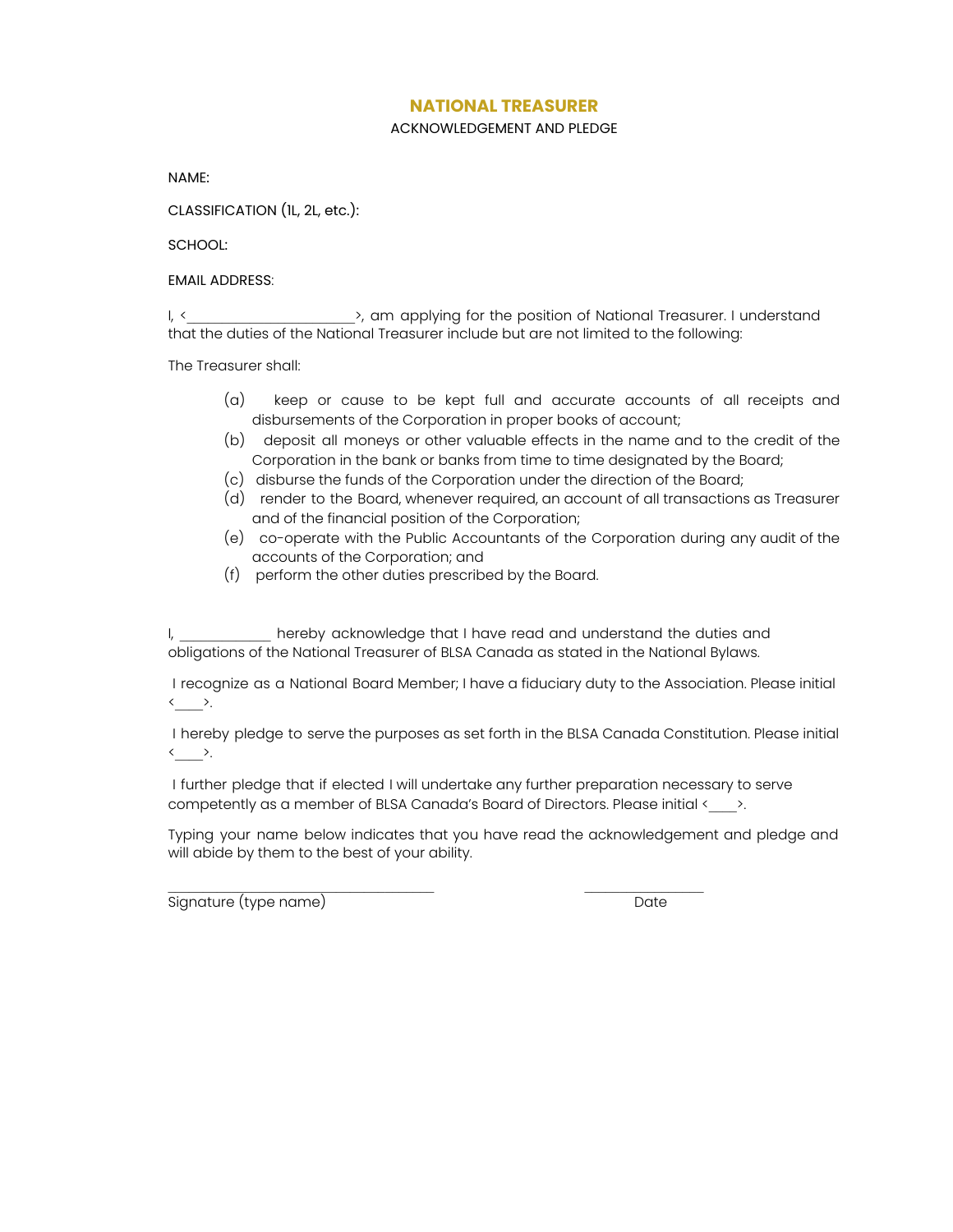# **NATIONAL FRANCOPHONE DIRECTOR**

ACKNOWLEDGEMENT AND PLEDGE

NAME :

CLASSIFICATION (1L, 2L, etc.) :

SCHOOL:

EMAIL ADDRESS:

I, <\_\_\_\_\_\_\_\_\_\_\_\_\_\_\_\_\_\_\_\_>, am applying for the position of NATIONAL FRANCOPHONE REPRESENTATIVE. I understand that the duties of the Francophone Representative include but are not limited to the following.

The Francophone Representative shall:

- (a) be responsible for membership outreach and development in Universities with legal programs in the French language;
- (b) coordinate all French language services and programs offered by the Association;<br>(c) serve as chair the translation committee.
- serve as chair the translation committee.

I, \_\_\_\_\_\_\_\_\_\_\_\_ hereby acknowledge that I have read and understand all the duties and obligations of the National Francophone Representative of the BLSA Canada as stated in the National Bylaws.

I recognize as a National Board Member; I have a fiduciary duty to the Association. Please initial  $\leftarrow$   $\rightarrow$ .

I hereby pledge to serve the purposes as set forth in BLSA's Constitution. Please initial  $\langle \_\_\_\rangle$ .

I further pledge that if elected I will undertake any further preparation necessary to serve competently as a member of BLSA's National Executive Team. Please initial <  $\rightarrow$ .

Typing your name below indicates that you have read the acknowledgement and pledge and will abide by them to the best of your ability.

Signature (type name) and the contract of the Date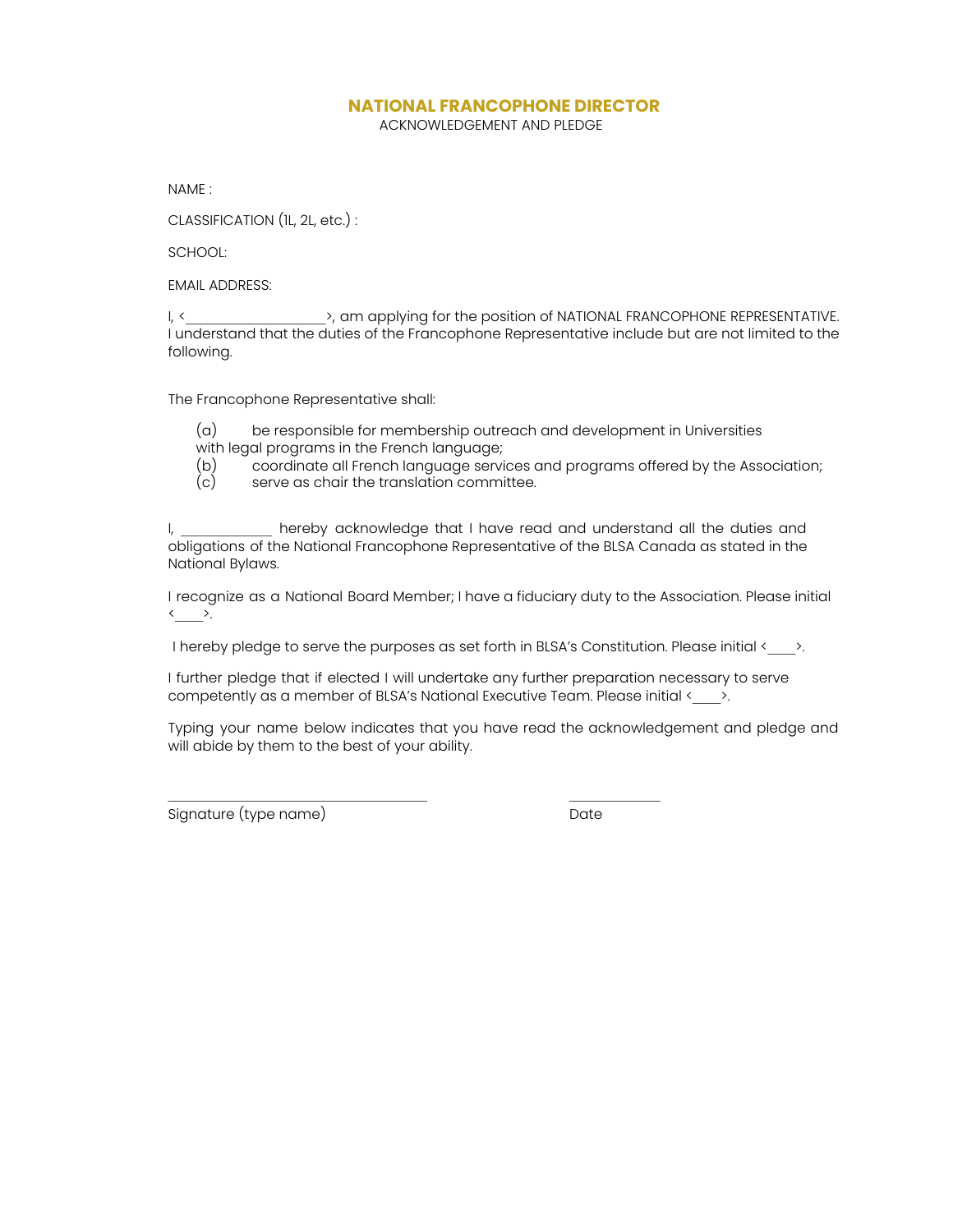# **NATIONAL DIRECTOR OF COMMUNICATIONS**

ACKNOWLEDGEMENT AND PLEDGE

NAME :

CLASSIFICATION (1L, 2L, etc.) :

SCHOOL:

EMAIL ADDRESS:

I, < \_\_\_\_\_\_\_\_\_\_\_\_\_\_\_\_\_\_\_\_\_\_>, am applying for the position of National Director of Communications. I understand that the duties of the VP Communications include but are not limited to the following.

The Vice President of Communications Shall:

- (a) keep the Association active in the online community, social networks and online forums;
- (b) coordinate internal and external communication of information;
- (c) publish and circulate a national newsletter entitled, BLSA News, once a month during the term of office;
- (d) manage publicity for the conference, the moot, the civil law symposium and BLSA Cares initatives;
- (e) coordinate the annual conference Magazine.

I, \_\_\_\_\_\_\_\_\_\_\_\_ hereby acknowledge that I have read and understand all the duties and obligations of the VP Communications of BLSA Canada as stated in the National Bylaws.

I recognize as a National Board Member; I have a fiduciary duty to the Association. Please initial  $\leftarrow$   $\rightarrow$ .

I hereby pledge to serve the purposes as set forth in Article II of the NBLSA Constitution. Please initial  $\leftarrow$   $\rightarrow$ .

I further pledge that if elected I will undertake any further preparation necessary to serve competently as a member of BLSA's National Executive. Please initial <  $\rightarrow$ .

 $\mathcal{L}_\text{max}$  , and the set of the set of the set of the set of the set of the set of the set of the set of the set of the set of the set of the set of the set of the set of the set of the set of the set of the set of the

Typing your name below indicates that you have read the acknowledgement and pledge and will abide by them to the best of your ability.

Signature (type name) and the contract of the Date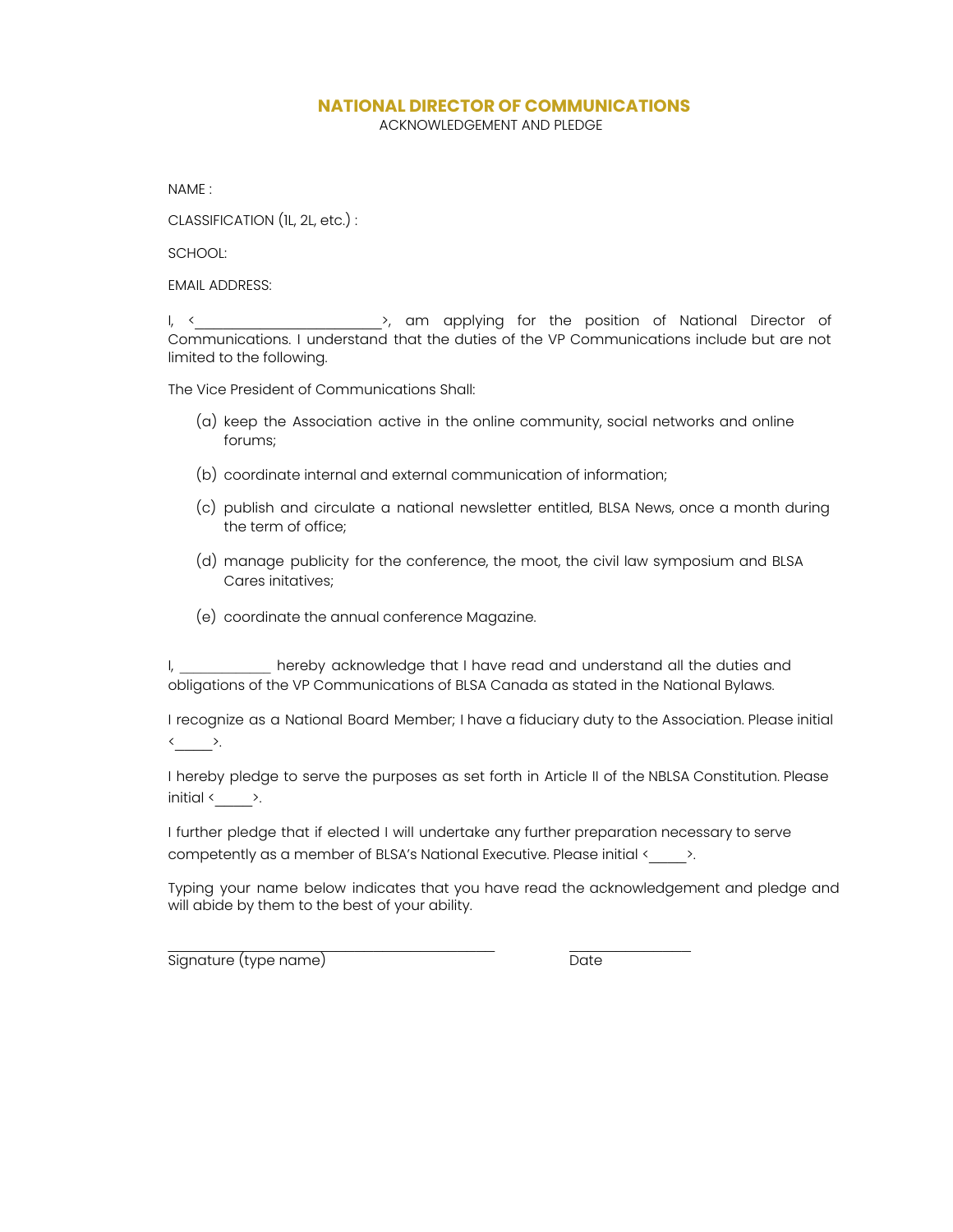# **JULIUS ALEXANDER ISAAC MOOT DIRECTOR**

ACKNOWLEDGEMENT AND PLEDGE

NAME:

CLASSIFICATION (1L, 2L, etc.):

SCHOOL:

EMAIL ADDRESS:

I, < \_ \_ \_ \_ \_ \_ \_ >, am applying for the position of National Moot Court Director. I understand that the duties of the National Moot Court Director include but are not limited to the following:

The National Director of the Julius Alexander Isaac Diversity Moot shall:

- (a) appoint a National Moot Review Board ("NMRB"), an external sub-committee of the BLSA Canada National Board which reports directly to the National Director of the Diversity Moot. The NMRB will assist the National Director in reviewing the competition problem, and updating when needed the Official Diversity Moot rules.
- (b) appoint a National Moot Advisor. The National moot advisor must be a BLSA Canada alumni, and his/her appointment is subject to approval by the National Board;
- (c) coordinate the Moot Competition per the Julius Alexander Isaac Moot Rules;
- (d) actively seek accreditation and recognition for the Isaac Moot amongst the various Chapters' law schools, the legal institutions, organizations, and the legal community.

I, \_\_\_\_\_\_\_\_\_\_\_\_ hereby acknowledge that I have read and understand all the duties and obligations of the Moot Court Competition Director of the BLSA Canada as stated in the National Bylaws.

I recognize as a Regional Board Member; I have a fiduciary duty to the Association. Please initial  $\leftarrow$   $\rightarrow$ .

I hereby pledge to serve the purposes as set forth in the BLSA Constitution. Please initial  $\langle \rangle$ .

I further pledge that if elected I will undertake any further preparation necessary to serve competently as a member of BLSA's Executive Team. Please initial < $\rightarrow$ .

Typing your name below indicates that you have read the acknowledgement and pledge and will abide by them to the best of your ability.

Signature (type name) and the state of the state of the Date of the Date of the Date of the Date of the Date o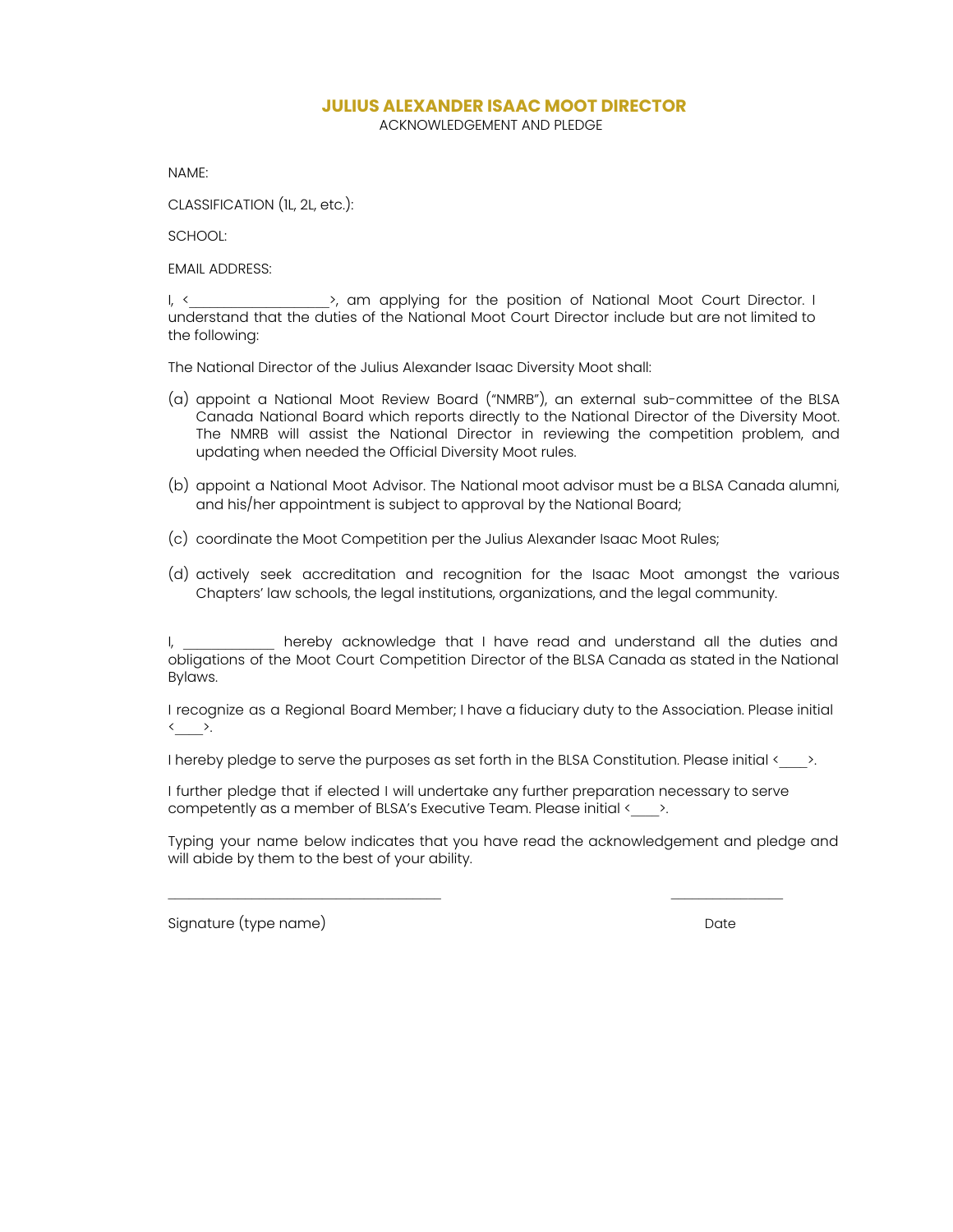# **NATIONAL CONFERENCE COORDINATOR**

ACKNOWLEDGEMENT AND PLEDGE

NAME :

CLASSIFICATION (1L, 2L, etc.) :

SCHOOL:

EMAIL ADDRESS:

I, <  $\rightarrow$  am applying for the position of National Conference Coordinator. I understand that the duties of the Conference Coordinator include but are not limited to the following.

The National Conference Coordinator shall:

- (a) confirm a Host Chapter for the National Conference, subject to the approval of the National Executive Board;
- (b) be responsible for all facets of the National Conference, subject to the approval of the National Executive Board, including, but not limited to:
	- 1. Conference Site Selection
	- 2. Conference Theme
	- 3. Develop a Conference agenda
	- 4. Marketing
	- 5. Registration Activities
	- 6. All other duties necessary to execute the National Conference

(c) serve as Chair of the National Conference Committee.

I, a later hereby acknowledge that I have read and understand all the duties and obligations of the National Conference Coordinator of the BLSA Canada as stated in the National Bylaws.

I recognize as a National Board Member; I have a fiduciary duty to the Association. Please initial  $\leftarrow$   $\rightarrow$ .

I hereby pledge to serve the purposes as set forth in BLSA's Constitution. Please initial  $\langle \rangle$ .

I further pledge that if elected I will undertake any further preparation necessary to serve competently as a member of BLSA's National Executive Team. Please initial <  $\rightarrow$ .

 $\mathcal{L}_\text{max}$ 

Typing your name below indicates that you have read the acknowledgement and pledge and will abide by them to the best of your ability.

Signature (type name) and the state of the Date of the Date of the Date of the Date of the Date of the Date of the Date of the Date of the Date of the Date of the Date of the Date of the Date of the Date of the Date of the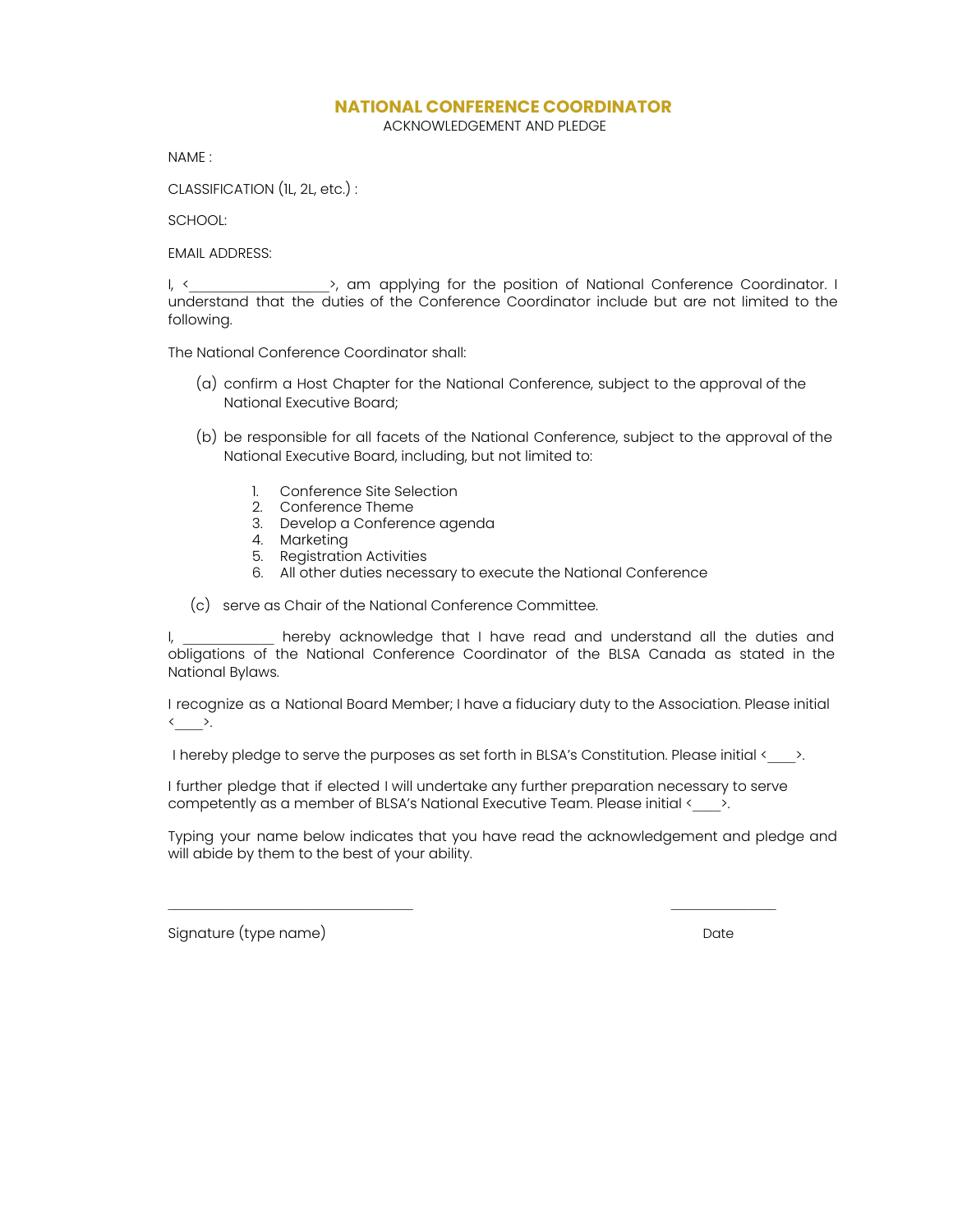# **FRANCOPHONE REPRESENTATIVE**

ACKNOWLEDGEMENT AND PLEDGE

NAME:

SCHOOL:

YEAR:

EMAIL ADDRESS:

I, am applying for the position of Francophone Chapter & Communications Representative. I understand that the duties of the Francophone Chapter & Communications Representative include, but are not limited to:

- (a) Ensuring that chapter members are properly registered as BLSA Canada members and procuring lists thereof, especially members from Francophone chapters;
- (b) Maintaining communication between the National Executive and the Chapters, especially Francophone chapters;
- (c) Encouraging chapters to register for the conference and to participate in the Isaac Moot;
- (d) Ensuring that Chapters participate in any initiative brought forth by the National Board;
- (e) Ensuring that posts on social media and any communications from on BLSA Canada's are in both official languages;
- (f) Ensuring that promotion of events for law students in the region of the Province of Quebec and Ottawa is done on BLSA Canada's social media;

I, according that I have read and understood all the duties and obligations of the Francophone Chapter & Communications Representative as stated in BLSA Canada's Bylaws.

I recognize that as a National Board Member I have a fiduciary duty to the Association. Please initial  $\langle \rangle$  >.

I hereby pledge to serve the purposes as set forth in BLSA Canada's Constitution. Please initial  $\leftarrow$   $\rightarrow$ .

I further pledge that if appointed, I will undertake any further preparation necessary to competently serve as a member of BLSA Canada's Executive Team. Please initial <  $\rightarrow$ .

Typing your name below indicates that you have read and will abide by the acknowledgment and pledge to the best of your ability.

Signature (type name) and the control of the Date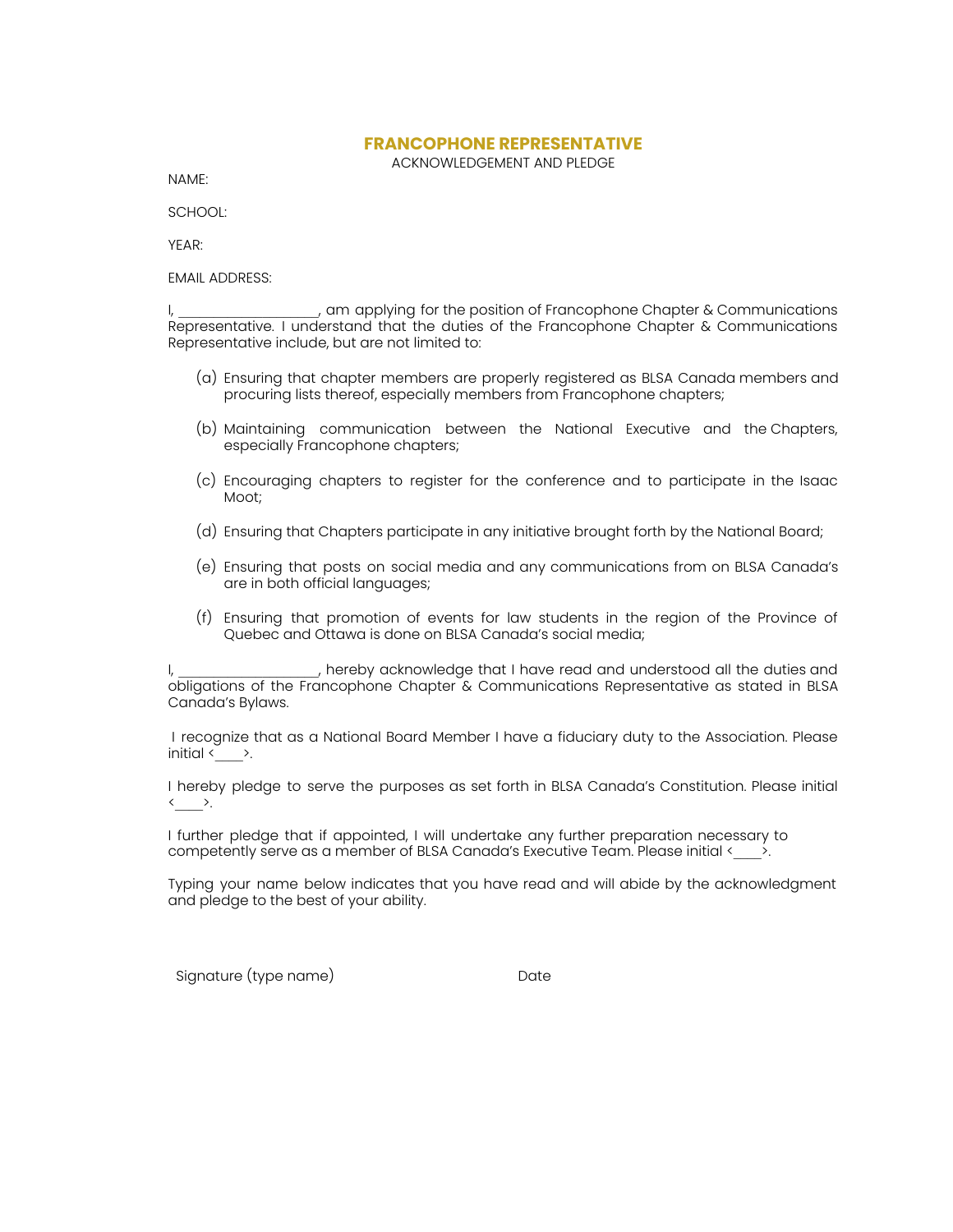## **NATIONAL CHAPTER REPRESENTATIVE**

ACKNOWLEDGEMENT AND PLEDGE

NAME :

CLASSIFICATION (1L, 2L, etc.) :

SCHOOL:

EMAIL ADDRESS:

I, < \_\_\_\_\_\_\_\_\_\_\_\_\_\_\_\_\_\_\_>, am applying for the position of NATIONAL CHAPTER REPRESENTATIVE. I understand that the duties of the Mentorship Representative include but are not limited to the following.

The National Chapter Representative shall:

(a) Ensure that chapter members are properly registered as BLSA Canada members and that their dues are paid;

(b) Be the main point of communication between the National Executive and the Chapters;

(c) Encourage chapters to register for the conference and to participate in the Isaac Moot;

(d) Ensure that Chapter participate in the "See Yourself Week" as well as any initiative brought forth by the National Board.

I, and thereby acknowledge that I have read and understand all the duties and obligations of the National Chapter Representative of the BLSA Canada as stated in the National Bylaws.

I recognize as a National Board Member; I have a fiduciary duty to the Association. Please initial  $\leftarrow$   $\sum$ 

I hereby pledge to serve the purposes as set forth in BLSA's Constitution. Please initial <  $\rightarrow$ .

I further pledge that if elected I will undertake any further preparation necessary to serve competently as a member of BLSA's National Executive Team. Please initial <  $\rightarrow$ .

Typing your name below indicates that you have read the acknowledgement and pledge and will abide by them to the best of your ability.

Signature (type name) Date

 $\mathcal{L}_\text{max}$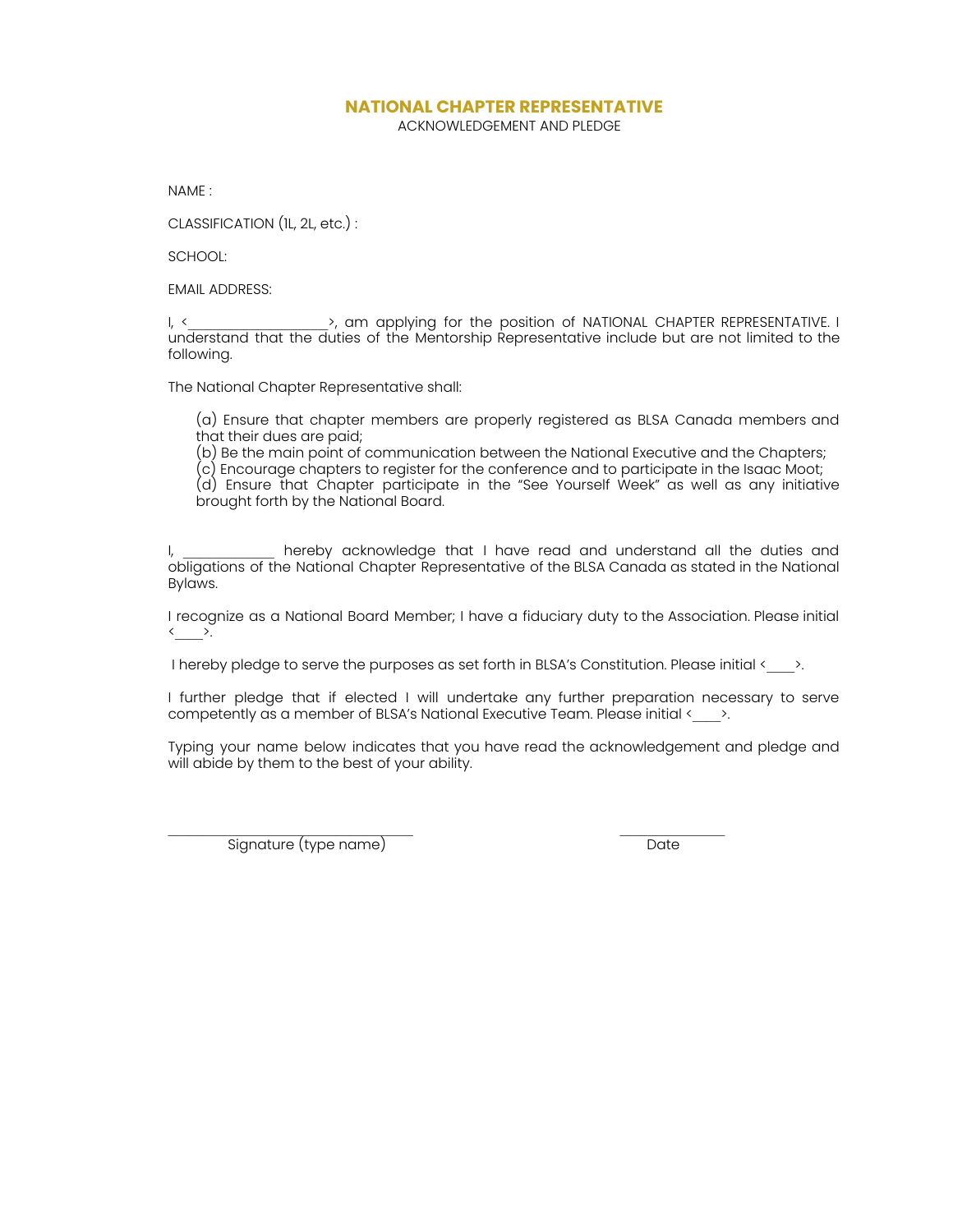# **NATIONAL MENTORSHIP REPRESENTATIVE**

ACKNOWLEDGEMENT AND PLEDGE

NAME :

CLASSIFICATION (1L, 2L, etc.) :

SCHOOL:

EMAIL ADDRESS:

I, < The same opplying for the position of NATIONAL MENTORSHIP REPRESENTATIVE. I understand that the duties of the Mentorship Representative include but are not limited to the following.

The National Mentorship Representative shall:

- (a) Suggest, create, and implement programs, projects, and activities for the development and benefits of Pre-Law students;
- (b) Facilitate the entry of pre-law students into Canadian law schools and follow up on their progress;
- (c) Serve as Chair the BLSA Cares Committee;
- (d) Organize the BLSA Cares panels and to be conducted during the National Conference

I, The hereby acknowledge that I have read and understand all the duties and obligations of the National Francophone Representative of the BLSA Canada as stated in the National Bylaws.

I recognize as a National Board Member; I have a fiduciary duty to the Association. Please initial  $\leftarrow$   $\rightarrow$ .

I hereby pledge to serve the purposes as set forth in BLSA's Constitution. Please initial  $\langle \rangle$ .

I further pledge that if elected I will undertake any further preparation necessary to serve competently as a member of BLSA's National Executive Team. Please initial <  $\rightarrow$ .

 $\mathcal{L}_\text{max}$ 

Typing your name below indicates that you have read the acknowledgement and pledge and will abide by them to the best of your ability.

Signature (type name) and the state of the Date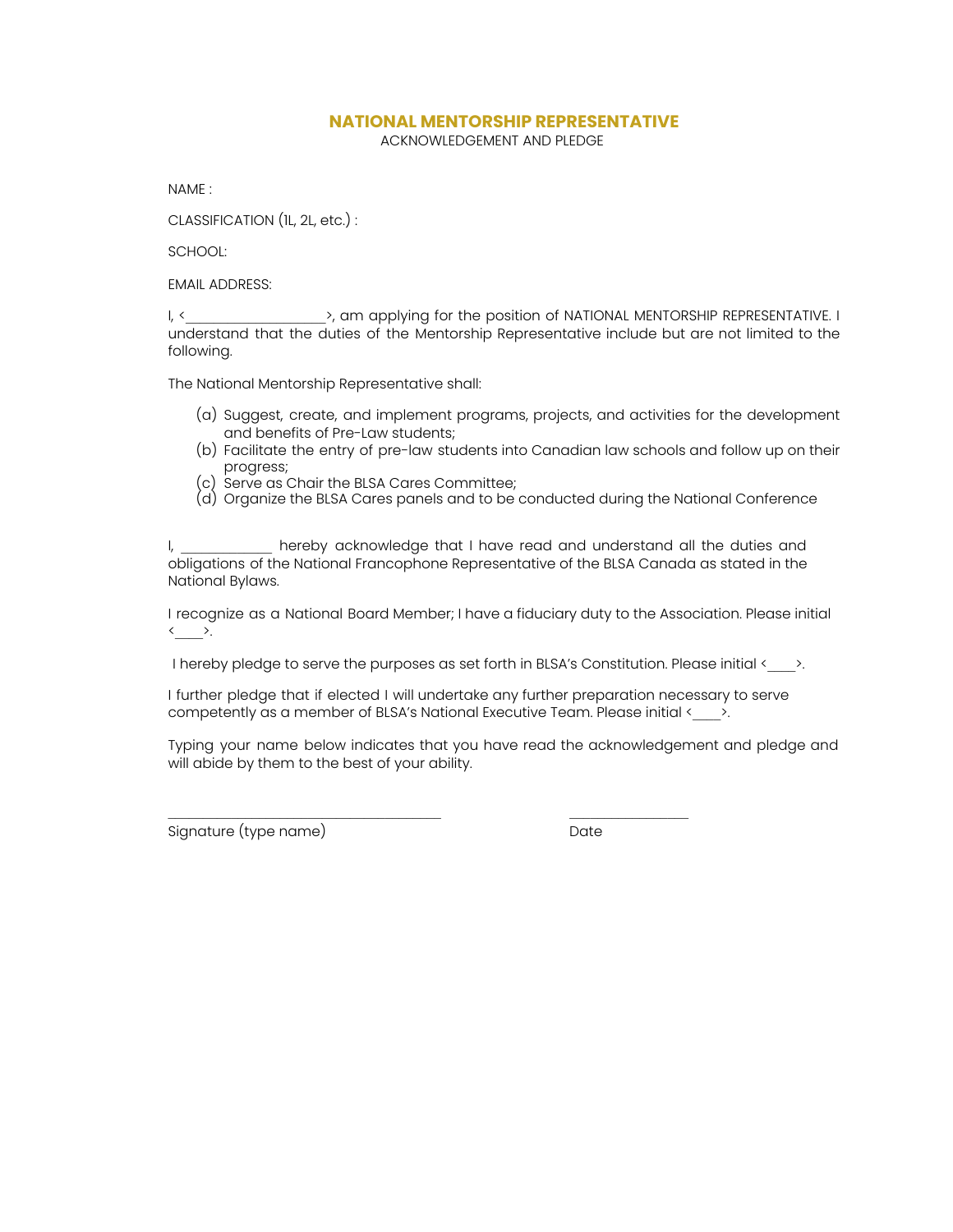# **NATIONAL DIRECTOR OF ADVOCACY**

ACKNOWLEDGEMENT AND PLEDGE

NAME :

CLASSIFICATION (1L, 2L, etc.) :

SCHOOL:

EMAIL ADDRESS:

I, < The section of NATIONAL DIRECTOR OF ADVOCACY. I understand that the duties of the Mentorship Representative include but are not limited to the following.

The National Director of Advocacy shall:

- (a) Maintains awareness of any novel issues in the legal profession that require a response from BLSA Canada;
- (b) Drafts written responses that represents the intention and vision of BLSA Canada;
- (c) Ensures that BLSA Canada responds to matters in an effective, efficient and eloquent manner;
- (d) Effectively communicates and publicizes BLSA Canada's stance on all issues in a timely manner;
- (e) Submits an example of written work

 $\mathcal{L}_\text{max}$  and the contract of the contract of the contract of the contract of the contract of the contract of the contract of the contract of the contract of the contract of the contract of the contract of the contrac

I, a state hereby acknowledge that I have read and understand all the duties and obligations of the National Francophone Representative of the BLSA Canada as stated in the National Bylaws.

I recognize as a National Board Member; I have a fiduciary duty to the Association. Please initial <  $\rightarrow$ .

I hereby pledge to serve the purposes as set forth in BLSA's Constitution. Please initial  $\langle \rangle$ .

I further pledge that if elected I will undertake any further preparation necessary to serve competently as a member of BLSA's National Executive Team. Please initial <  $\rightarrow$ .

Typing your name below indicates that you have read the acknowledgement and pledge and will abide by them to the best of your ability.

Signature (type name) and the contract of the Date